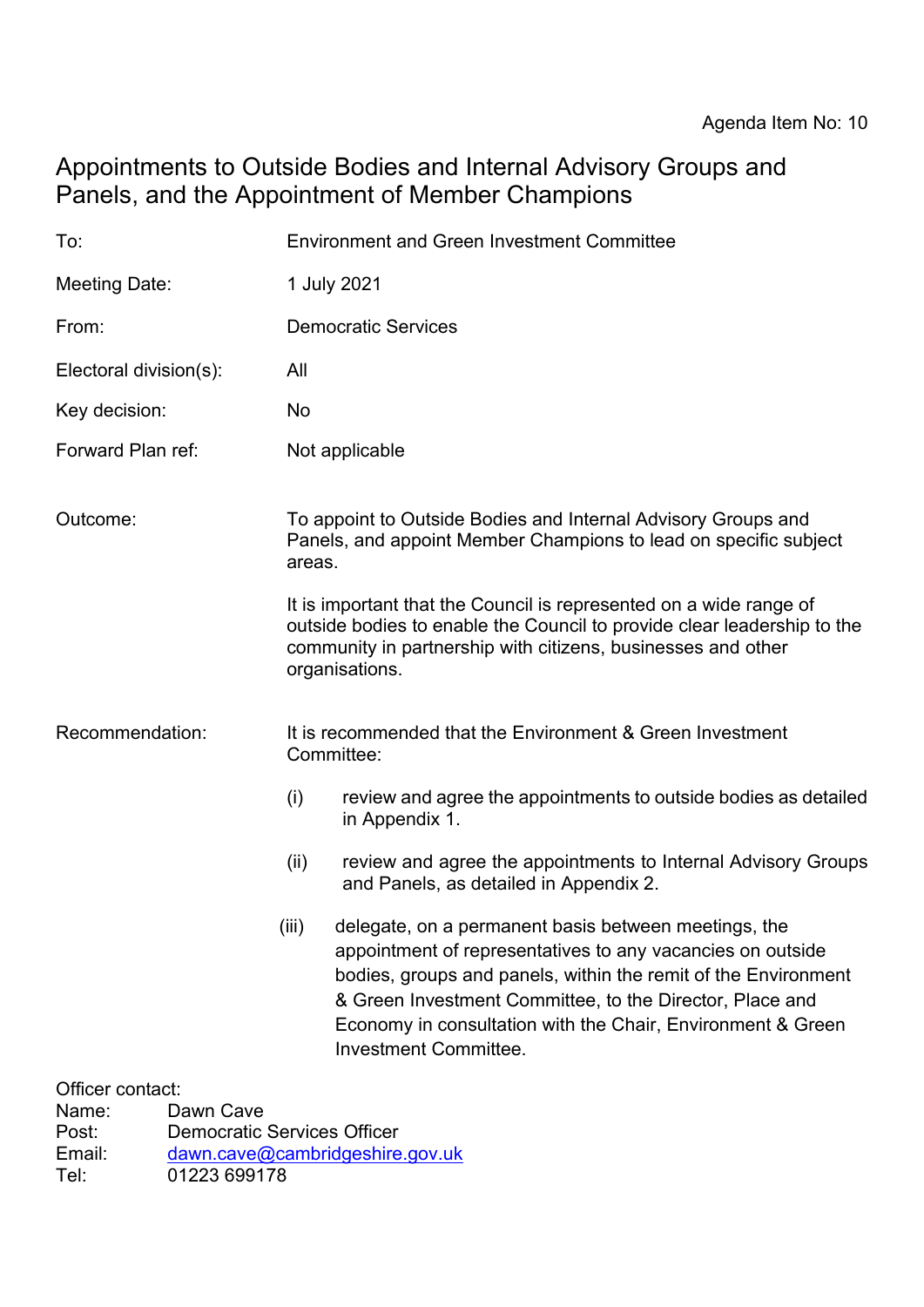Member contacts:<br>Names: Cour Mames: Councillor Lorna Dupré/Councillor Nick Gay<br>Post: Chair/Vice Chair Post: Chair/Vice Chair<br>Email: Iorna@lornadupre Email: [lorna@lornadupre.org.uk](mailto:lorna@lornadupre.org.uk) [/nick.gay@cambridgeshire.gov.uk](mailto:/nick.gay@cambridgeshire.gov.uk) Tel: 01223 706398 (office)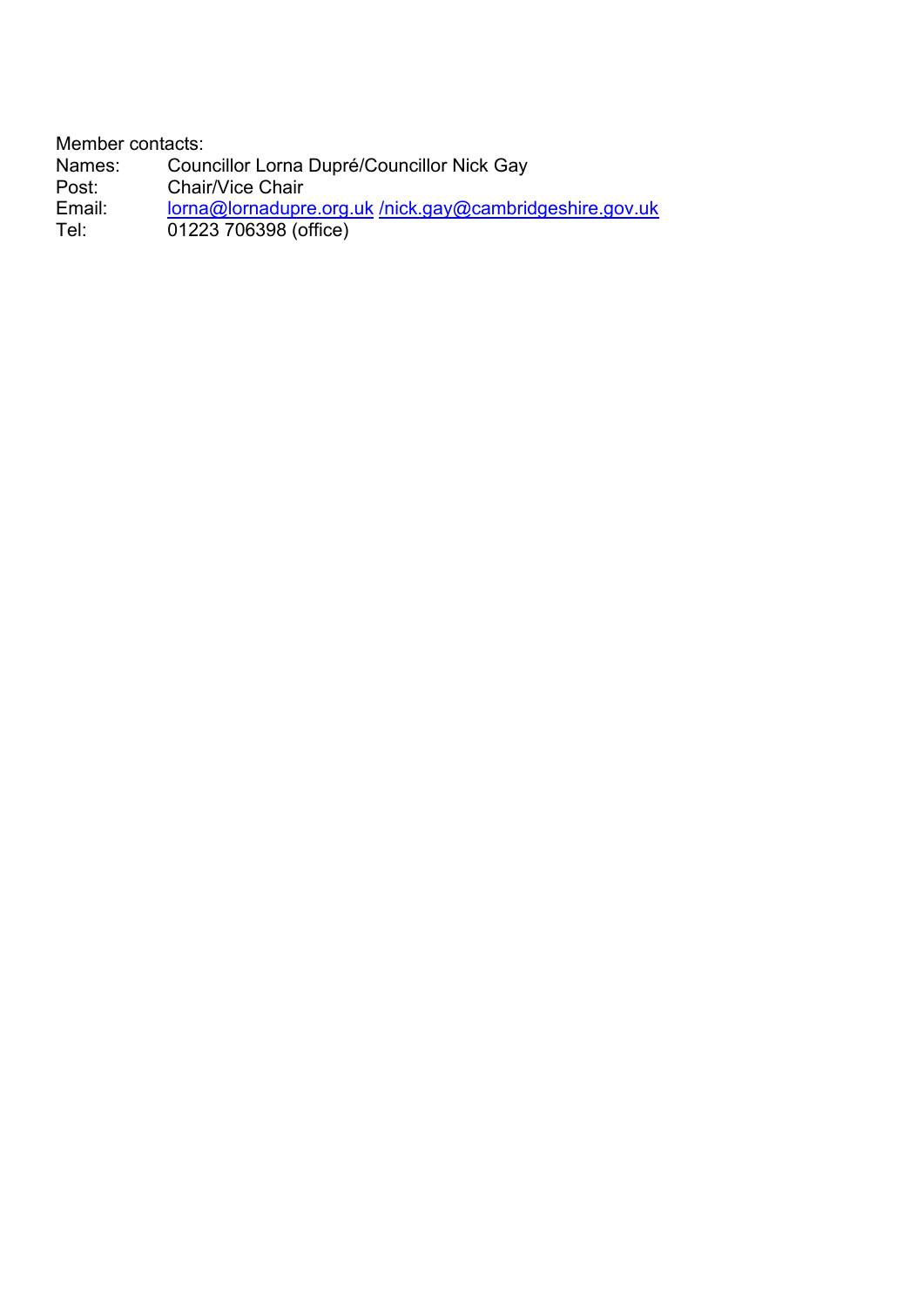## 1. Background

- 1.1 The County Council's Constitution states that the Environment & Green Investment Committee has authority to nominate representatives to Outside Bodies other than the Combined Authority, Greater Cambridge Partnership, Cambridgeshire and Peterborough Fire Authority, the County Councils Network Council, and the Local Government Association.
- 1.2 The Committee also has authority to determine the Council's involvement in and representation on County Advisory Groups. The Committee may add to, delete, or vary any of these advisory groups, or change their composition or terms of reference.
- 1.3 Appointments to Outside Bodies and Internal Advisory Groups and Panels are agreed by the relevant Policy and Service Committee.
- 1.4 On 28 May 2020, the Environment & Sustainability Committee agreed to delegate, on a permanent basis between meetings, the appointment of representatives to any outstanding outside bodies, groups, panels and partnership liaison and advisory groups, within the remit of the Environment & Sustainability Committee, Executive Director: Place and Economy, in consultation with the Chairman of Environment and Sustainability Committee
- 1.5 It is vital that the Council is represented on a wide range of outside bodies to enable the Council to provide clear leadership to the community in partnership with citizens, businesses, and other organisations. Whilst there are judged to be no significant implications in relation to these appointments, many of these groups are important in supporting the delivery of Council services

## 2. Main Issues

- 2.1 The outside bodies where appointments are required are set out in Appendix 1 to this report. The previous representative(s) is indicated. It is proposed that the Committee should agree the appointments to these bodies.
- 2.2 The internal advisory groups and panels where appointments are required are set out in Appendix 2 to this report. The previous representative(s) is indicated. It is proposed that the Committee should agree the appointments to these bodies.
- 2.3 It is proposed that the Green Projects Investment Internal Advisory Group is renamed the "Green Investments Advisory Group", and that the membership increases from 5 to 7 **Members**

## 3. Alignment with corporate priorities

3.1 Communities at the heart of everything we do

There are no significant implications for this priority.

3.2 A good quality of life for everyone